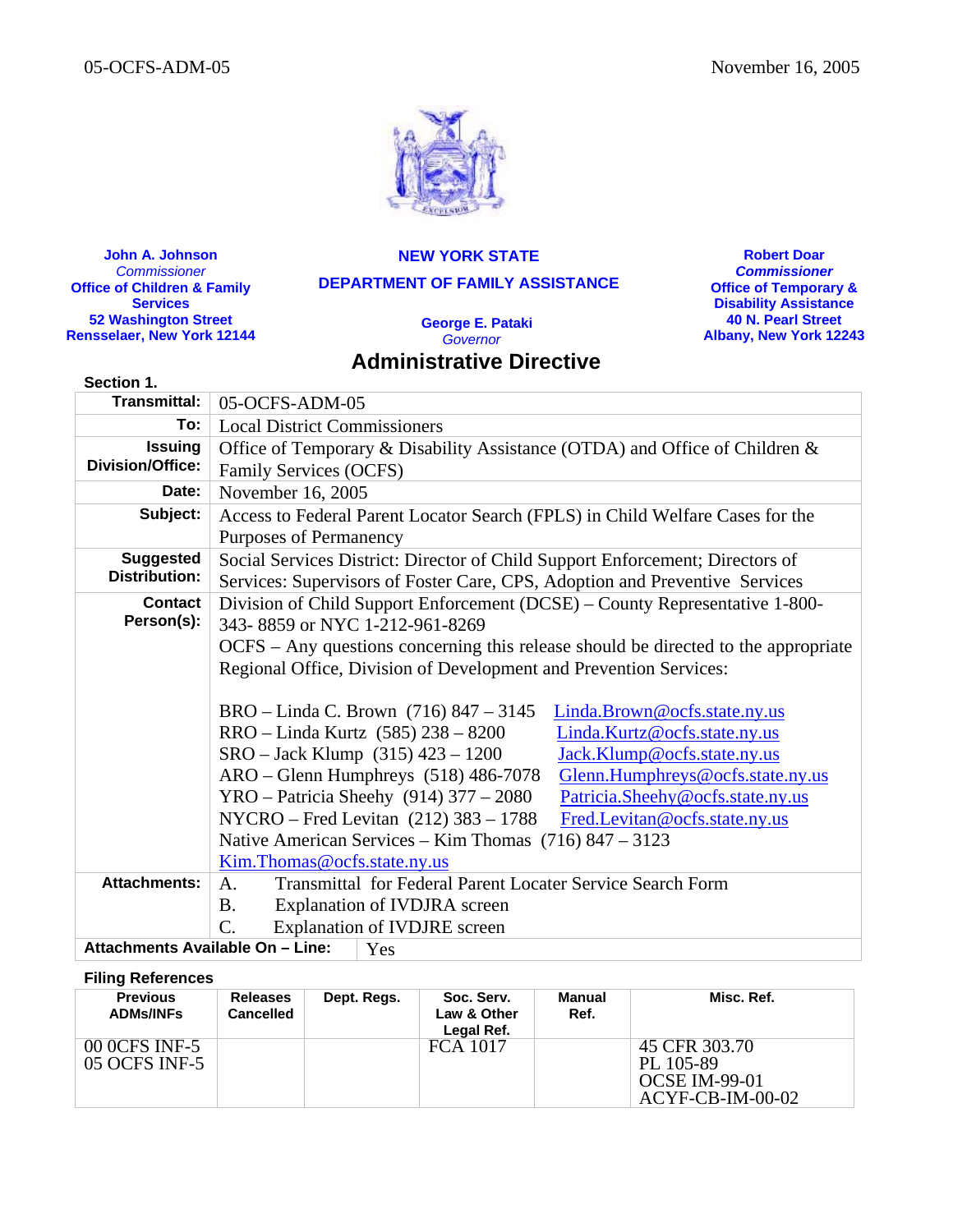## **Section 2**

## **I. Summary**

This ADM outlines an administrative procedure for child welfare and child support workers at the social services district level to access and obtain absent parent location information from the Federal Parent Locator Service (FPLS). The FPLS will be used for purposes of establishing parentage and developing permanency plans in relation to the provision of child welfare services, which include child protective services, preventive services, foster care and adoption. Section 453 of the federal Social Security Act and related federal policy guidance provide that the State foster care and child welfare agency is authorized to request certain information from the FPLS for the specific purpose of locating or facilitating the identification of an individual who has or may have parental rights in order to make more informed and timely decisions about permanency.

## **II. Purpose**

This directive sets forth an interim manual administrative procedure to allow child welfare workers in a social services district to access the FPLS until CONNECTIONS Build 19 is implemented and the process becomes automated. Use of the FPLS for child welfare cases was authorized by the federal Adoption and Safe Families Act (ASFA) of 1997 (Public Law 105-89) which, in part, amended Title IV-D, section 453. Through the FPLS, absent parents in child welfare cases can be located for the purpose of establishing parentage and achieving permanent plans for children. Child welfare cases include child protective services, preventive services, foster care and adoption services cases. They also include foster care cases where the child is in the legal custody of the Commissioner of the Office of Children and Family Services (OCFS) Since federal law and regulations (45 CFR 303.70) currently authorize only the state's Title IV-D Child Support Enforcement Agency State Parent Locator Service to transmit child welfare agency's requests for information to the FPLS, such requests must be made through the child support enforcement program (that is, the local district Child Support Enforcement Unit [CSEU]).

## **III. Background**

The FPLS is a computerized network of information on individuals, including their Social Security numbers, most recent home address, wage and benefit information, and employment data. The FPLS obtains such information from federal agencies, including the Internal Revenue Service, the Department of Defense, the National Personnel Records Center, the Social Security Administration, the Department of Veteran's Affairs and State Employment Security Agencies. In addition, states report newly hired employees to a National Directory of New Hires, which is also part of FPLS. The Federal Case Registry is a "pointer" system to all of the databases accessed through the FPLS.

When removal of a child is a possibility in child protective services cases, the social services district must identify and evaluate placement options for the purpose of permanency planning. Section 1017 of the Family Court Act was recently amended to require a social services district,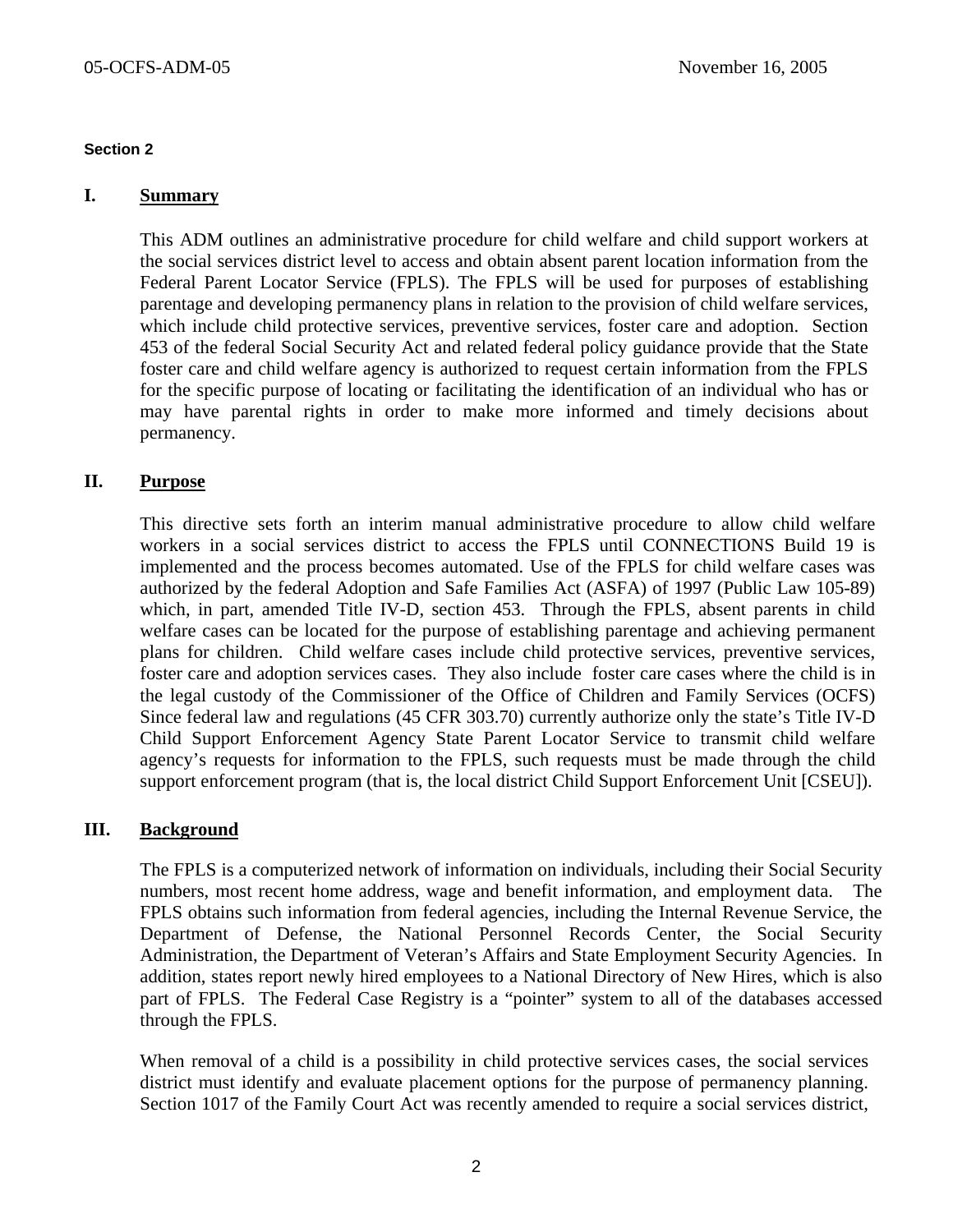in any abuse or neglect proceeding involving the removal of a child, to conduct an immediate investigation of a non-respondent parent and to report to the court on whether such person may be a suitable placement for the child or children. When any child is at risk of placement into foster care or enters the foster care system, it is essential that the child's parents, including any absent parent, be identified and located as soon as possible. When a child is in foster care and adoption is the permanency goal, it is also essential to address issues relating to parental rights. Once the absent parent is identified and located, the child's caseworker can attempt to contact the absent parent with regard to their custodial availability, interest and/or capability as part of developing a permanency plan for the foster child. Even if an absent parent is unable to provide a permanent home for the child, if the whereabouts and circumstances of all parents are known, the agency and the court can move more expeditiously toward adoption or another permanent placement. An absent parent may also provide information on other relatives that can be explored as possible permanency resources. Please note that the FPLS is not available for direct requests to locate information on relatives other than the absent parent.

Recognizing the role that absent parents may take, the federal Office of Child Support Enforcement and the federal Administration for Children and Families Children's Bureau issued Information Memorandums OCSE IM-99-01 and ACYF-CB IM-99-02, respectively, regarding use of the FPLS for child welfare services for specific purposes authorized by statute and related federal policy guidance. The purpose of both releases was to inform relevant state agencies of the capacity to use the FPLS to locate or facilitate the identification of an individual who is or may be a child's parent, and to make more informed decisions about permanency planning.

## **IV. Program Implications**

Social services district child welfare workers and OCFS Division of Rehabilitative Services (DRS) workers may request authorized FPLS information from their local child support enforcement workers to locate or facilitate identification of an individual who has or may have parental rights. DRS workers may request such authorized FPLS information from the CSEU in the social services district of the Family Court that placed the child in foster care. Using the FPLS may assist these workers to make more informed and timely decisions about permanency. The CSEU will submit the case information via the Child Support Management System (CSMS) to the FPLS, and send any information received from the FPLS back to the requesting child welfare or DRS worker. The response may include an absent parent's: SSN; address or location; employer's name and address; and employment wages, benefits or other income. Where a Family Violence Indicator is included on a case known to the Federal Case Registry, *no information on a person or persons (including children) who is/are known to be the victim of the violence will be transmitted* pursuant to this procedure. A Family Violence Indicator flags information and suppresses release of such information. A Family Violence Indicator is not linked to the perpetrator of the violence.

**V.**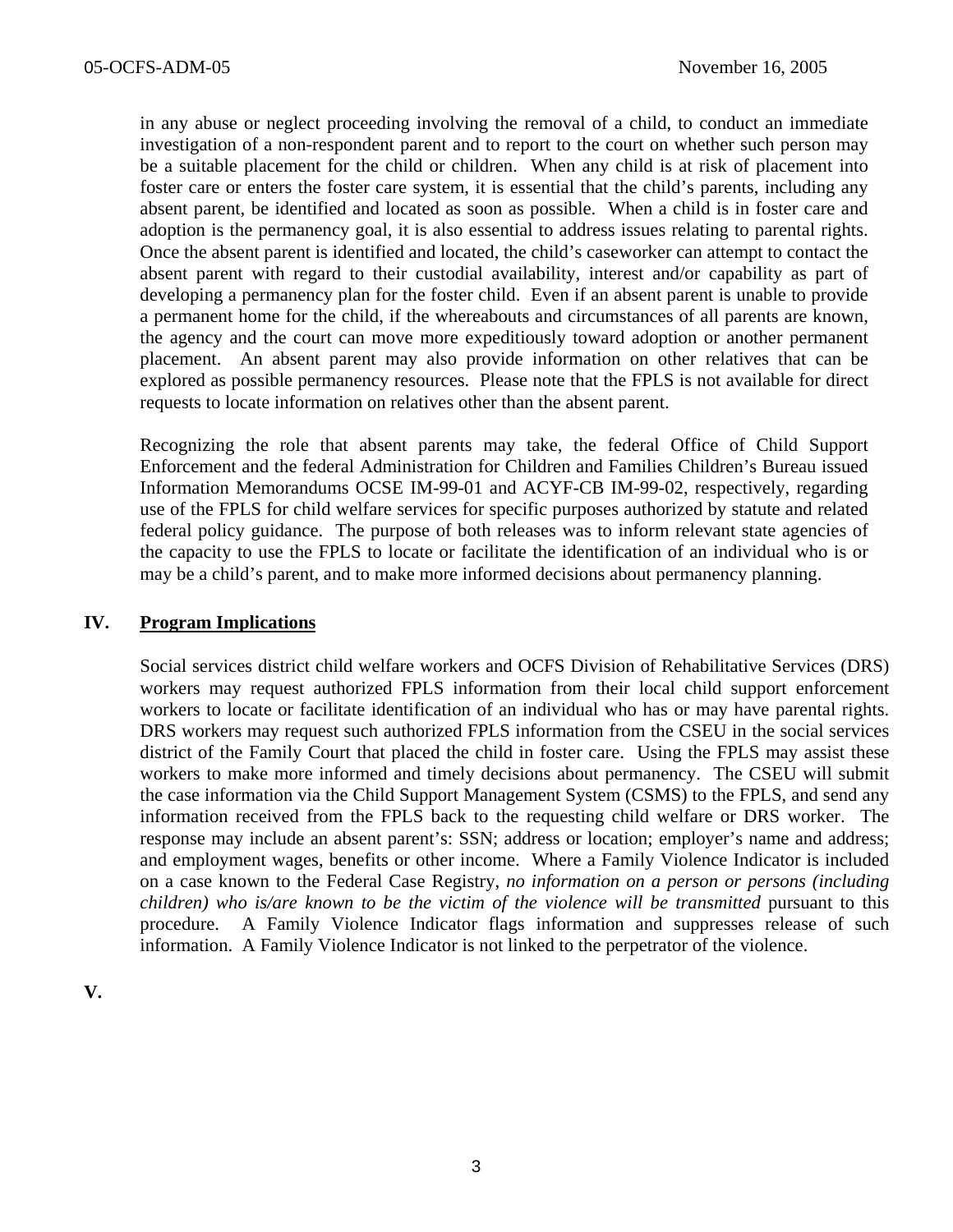# **Required Action**

## **A. Child Welfare/DRS Worker Actions**

- 1. Complete the child welfare worker portion of the Transmittal for Federal Parent Locator Service Search Form (see Attachment A). In order to utilize the FPLS, the following information must be supplied on the Transmittal Form: name of the absent parent for whom the location information is requested, his/her Social Security number, date of birth (if known) and child's name. If the absent parent's Social Security number and date of birth are not known, at least two of the following three absent parent data elements must be included: absent parent's father's last name, absent parent's mother's maiden name, absent parent's city and state of birth.
- 2. Forward the Transmittal Form to the local CSEU, requesting that the CSEU access the FPLS to search for the person in question.

## **B. Child Support Enforcement Worker Actions**

1. Upon receipt of a Transmittal Form, build a new case in CSMS and open an FPLS search as follows:

## In IVDCAB

- a. Access IVDCAB
- b. In client field, enter SEARCH, \_ FPLS
- c. Under RESPONDENTS, enter absent parent's name LAST NAME, FIRST NAME
- d. Enter absent parent's SSN and DOB (if known)
- e. In WKR field enter appropriate worker code
- f. In TYP field enter "5"
- g. In CSS APP date field, enter date of referral
- h. In LOC field, enter "X"
- i. XMT, enter "CB1"

## In IVDCB1

- a. Enter child's name LAST NAME, FIRST NAME
- b. Enter "8" in WI field
- c. Enter "23" in MED INS IND field
- d. XMT, enter "BLD"

NOTE: if absent parent's SSN and DOB are unknown go to IVDJRL and enter absent parent's father's name, mother's maiden name and absent parent's city and state of birth if provided on the Transmittal Form.

2. Enter a tickler date on the CA1 screen for 75 days as a reminder to review the CSMS case for any FPLS information received.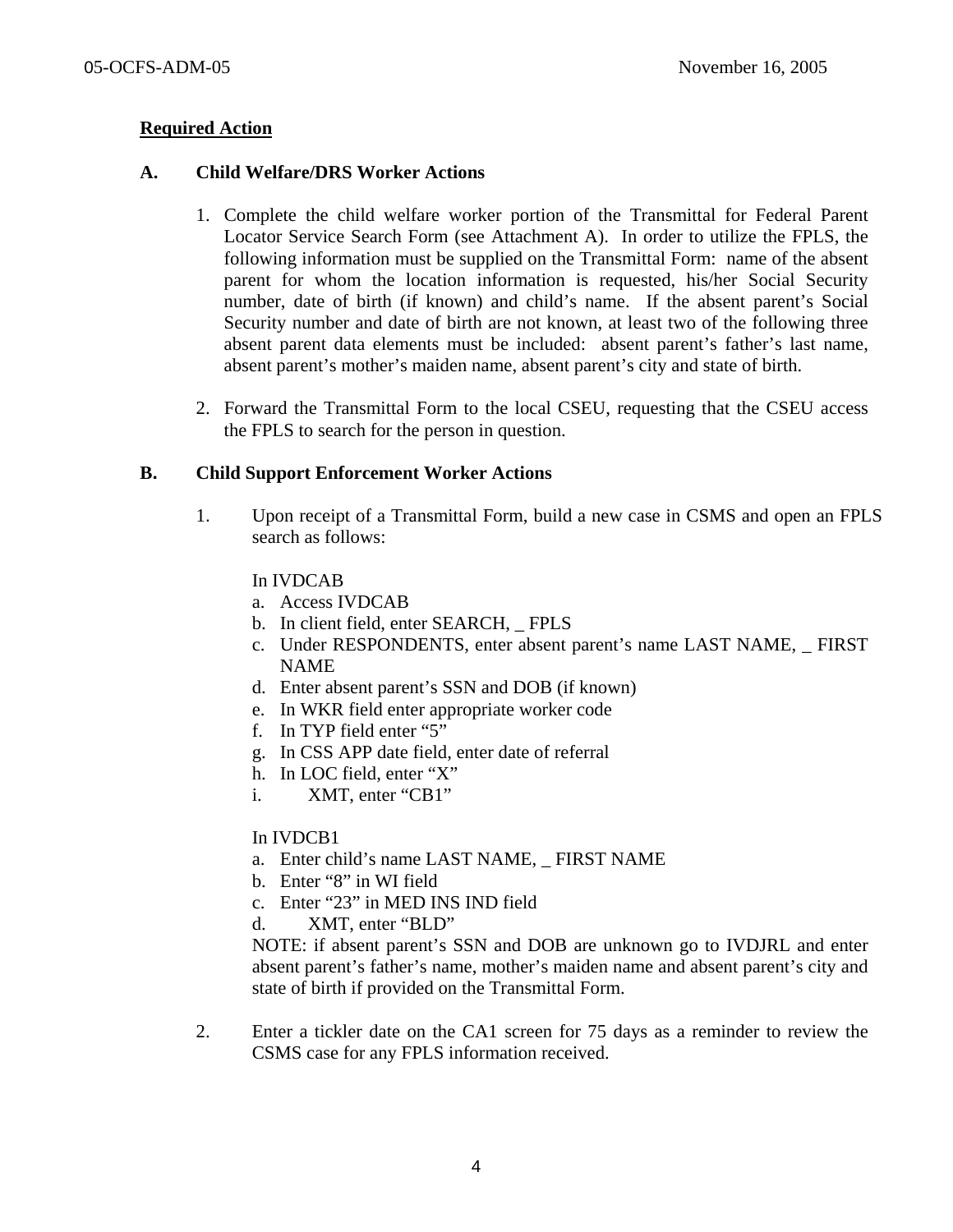- 3. Prior to 75 days, review PLS Information Report **daily** for FPLS information and, as any FPLS information is received, immediately complete item 5 below.
- 4. Review the Aging Report for the expiration of 75 days, review CSMS for any FPLS information and complete the Transmittal Form as provided in item 5 below.
- 5. Complete the CSEU worker portion of the Transmittal Form. If taking the action because FPLS information was provided prior to the expiration of 75 days **make a copy** of the Transmittal Form, complete the copy of the Transmittal and send it, and attachments (if any), immediately to the requesting child welfare/DRS worker. Keep the original Transmittal Form and in the event that new FPLS information is discovered before the expiration of 75 days, repeat the foregoing process as necessary. At the end of the 75-day period, return the original Transmittal Form and any new attachments to the child welfare/DRS worker. On any Transmittal to the child welfare/DRS worker, check the appropriate box as to whether there was, or was not, any FPLS absent parent address/employer information received. If there is absent parent address/employer information, print out the CSMS IVDJRA and/or IVDJRE screen(s) and attach them to the Transmittal Form (see Attachments B and C).
- 6. Forward the Transmittal Form and attachments (if any) to the requesting child welfare/DRS worker.
- 7. Close the case in CSMS as follows:

## In IVDSI1

- a. Enter "002" in XMT
- b. Enter "ADD" in XMT
- c. Enter "L999" and XMT
- d. Enter "SI" and XMT
- e. Enter "BLD" in XMT
- f. Enter "D001"and XMT
- g. Enter "ADD" in XMT
- h. Enter "D901 03" and XMT
- i. Enter "001" in XMT
- j. Enter "ADD" in XMT
- k. Enter "Y901" and XMT

## **VI. Systems Implications**

There are no systems implications.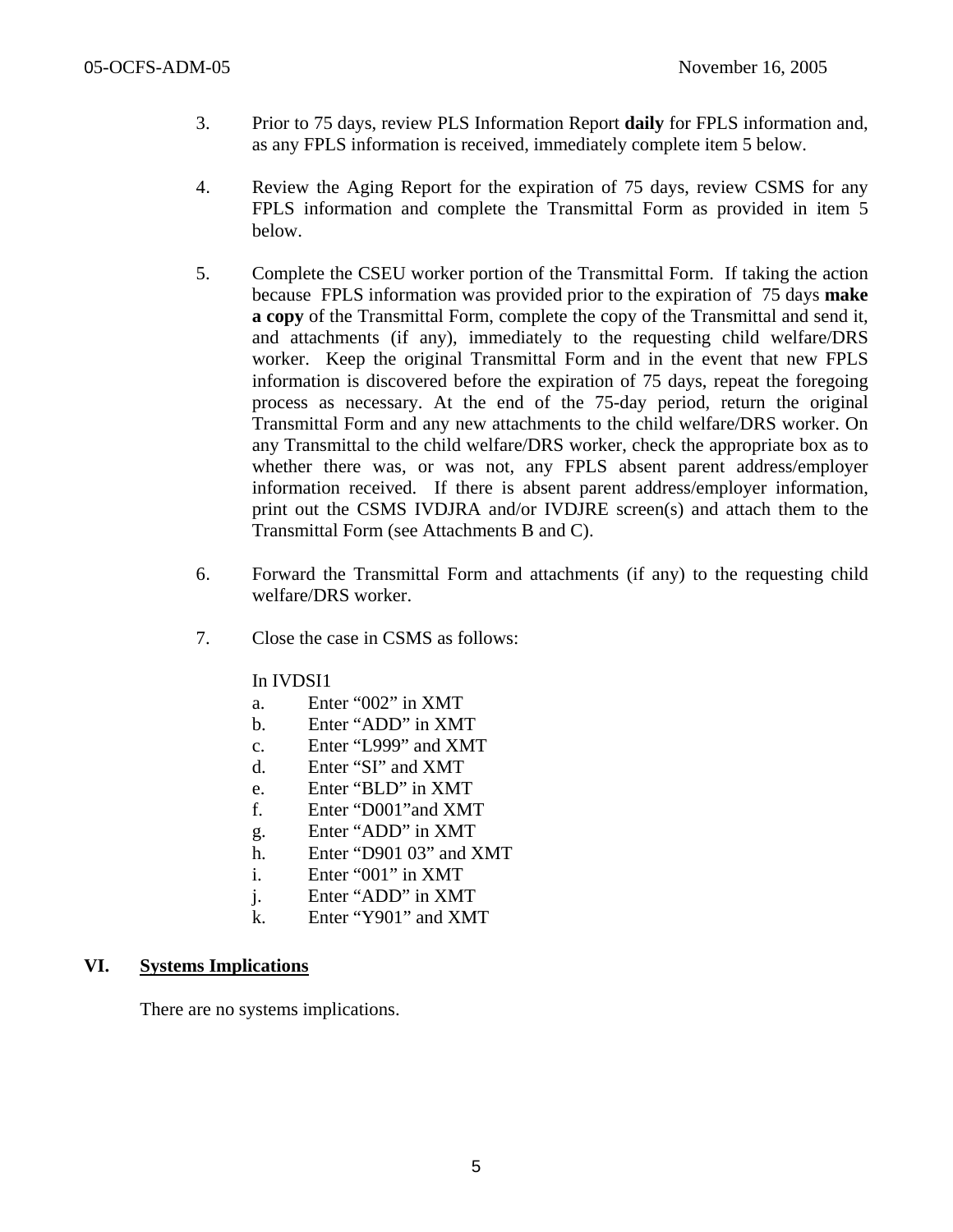## **VII. Additional Information**

FPLS information received by the child welfare/DRS workers from this procedure is to be used for the sole purpose of locating or facilitating the identification of an absent parent for establishing parentage or for child welfare permanency purposes as set forth in this directive. Any information obtained by the child welfare/DRS worker shall be treated as confidential and shall not be disclosed except as is necessary for the authorized purposes set forth in this directive.

## **VIII. Effective Date**

This Administrative Directive is effective immediately.

*s/s Nancy Martinez* 

**Issued By**  Name: Nancy Martinez Title: Director Division/Office: Strategic Planning and Policy Development

*s/s Scott Cade* 

**Issued By**  Name: Scott Cade Title: Deputy Commissioner Division/Office: Child Support Enforcement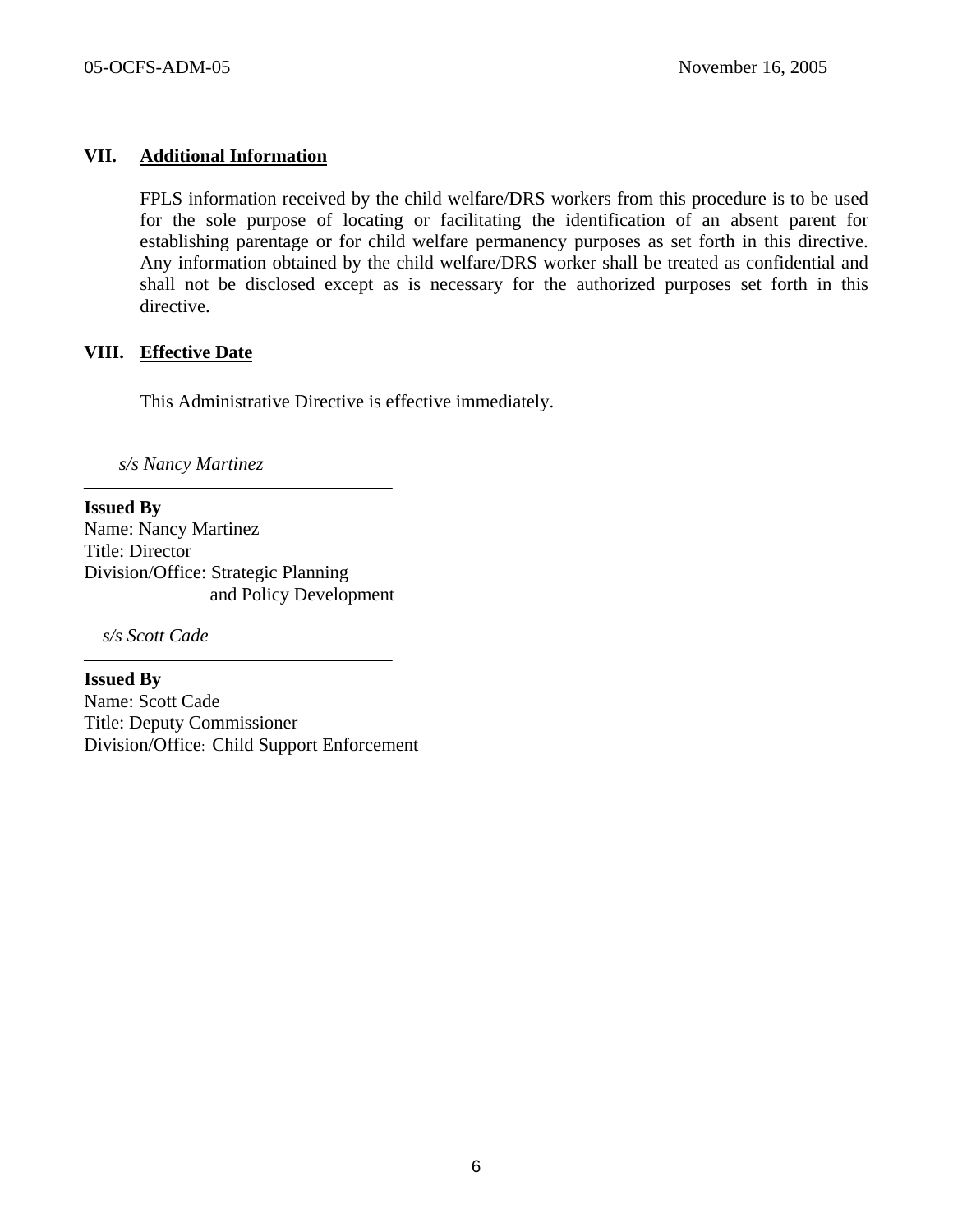#### **Attachment A**

ſ

## **TRANSMITTAL FOR FEDERAL PARENT LOCATOR SERVICE SEARCH**

This transmittal form is a request for access to the Federal Parent Locator Service (FPLS) to search for/locate information contained in the FPLS regarding the absent parent identified below who is or may be the parent of the child named below. This request is being made by a person authorized to make such a request and such request is being made for the express purpose of locating such parent for child welfare permanency purposes pursuant to Title IV-B or Title IV-E of the Social Security Act.

# **CHILD WELFARE REQUEST FOR INFORMATION**

|                         | <b>Child(ren)</b> Information               |                                           |                                                                    |                |                                                         |                                                                                                                                                                                                                                                                                                                                                                    |  |  |
|-------------------------|---------------------------------------------|-------------------------------------------|--------------------------------------------------------------------|----------------|---------------------------------------------------------|--------------------------------------------------------------------------------------------------------------------------------------------------------------------------------------------------------------------------------------------------------------------------------------------------------------------------------------------------------------------|--|--|
|                         | Case Number:                                |                                           | Child's Name:                                                      |                | <u> 1980 - Jan Barbara, masonar a shekara 1980 - An</u> |                                                                                                                                                                                                                                                                                                                                                                    |  |  |
|                         | Additional Child(ren) on Case:              |                                           |                                                                    | (Last Name)    | (First Name)                                            | (Middle)                                                                                                                                                                                                                                                                                                                                                           |  |  |
| (Last Name)             | (First Name)                                | (Middle)                                  | (Last Name)                                                        | (First Name)   | (Middle)                                                |                                                                                                                                                                                                                                                                                                                                                                    |  |  |
| (Last Name)             | (First Name)                                | (Middle)                                  | (Last Name)                                                        | (First Name)   | (Middle)                                                |                                                                                                                                                                                                                                                                                                                                                                    |  |  |
|                         |                                             |                                           | <b>Absent Parent Information</b>                                   |                |                                                         |                                                                                                                                                                                                                                                                                                                                                                    |  |  |
| (Last Name)             |                                             |                                           | (First Name)                                                       |                |                                                         | (Middle)                                                                                                                                                                                                                                                                                                                                                           |  |  |
| Social Security Number: |                                             |                                           | ∣∗                                                                 | Date of Birth: |                                                         |                                                                                                                                                                                                                                                                                                                                                                    |  |  |
|                         |                                             |                                           |                                                                    |                |                                                         | *The following information is required only if the Social Security number of absent parent is unknown:                                                                                                                                                                                                                                                             |  |  |
|                         |                                             | (Last Name)                               |                                                                    | (First Name)   | (Middle)                                                |                                                                                                                                                                                                                                                                                                                                                                    |  |  |
|                         |                                             |                                           | Absent Parent's Mother's Maiden Name:                              | (First Name)   |                                                         |                                                                                                                                                                                                                                                                                                                                                                    |  |  |
|                         |                                             | (Last Name)                               |                                                                    |                |                                                         | (Middle)                                                                                                                                                                                                                                                                                                                                                           |  |  |
| and state law.          |                                             |                                           |                                                                    |                |                                                         | I hereby certify that this request is being made exclusively for an authorized purpose, locating the foregoing parent<br>for child welfare permanency planning purposes and that any information obtained through the FPLS shall be treated<br>as confidential and shall be safeguarded. Such information may only be re-disclosed when authorized by both federal |  |  |
|                         |                                             |                                           | Signature                                                          |                | Date                                                    |                                                                                                                                                                                                                                                                                                                                                                    |  |  |
|                         |                                             |                                           |                                                                    |                |                                                         |                                                                                                                                                                                                                                                                                                                                                                    |  |  |
|                         |                                             |                                           | Worker Name, Telephone Number                                      |                |                                                         |                                                                                                                                                                                                                                                                                                                                                                    |  |  |
|                         |                                             |                                           | Agency Name and Address                                            |                |                                                         |                                                                                                                                                                                                                                                                                                                                                                    |  |  |
|                         |                                             |                                           | <b>CSEU RESPONSE TO REQUEST</b>                                    |                |                                                         |                                                                                                                                                                                                                                                                                                                                                                    |  |  |
|                         | whereabouts of the person identified above. |                                           |                                                                    |                |                                                         | A search of appropriate federal records was conducted by the Federal Parent Locator Service (FPLS) to determine the                                                                                                                                                                                                                                                |  |  |
|                         |                                             | No information was obtained on this case. | The (unverified) information on the attached page(s) was obtained. |                |                                                         |                                                                                                                                                                                                                                                                                                                                                                    |  |  |
| <b>CSEU Worker:</b>     |                                             |                                           |                                                                    |                |                                                         |                                                                                                                                                                                                                                                                                                                                                                    |  |  |
|                         |                                             | Signature                                 |                                                                    |                | Date                                                    |                                                                                                                                                                                                                                                                                                                                                                    |  |  |
|                         |                                             |                                           | Worker Name, Telephone Number                                      |                |                                                         |                                                                                                                                                                                                                                                                                                                                                                    |  |  |
|                         |                                             |                                           |                                                                    |                |                                                         |                                                                                                                                                                                                                                                                                                                                                                    |  |  |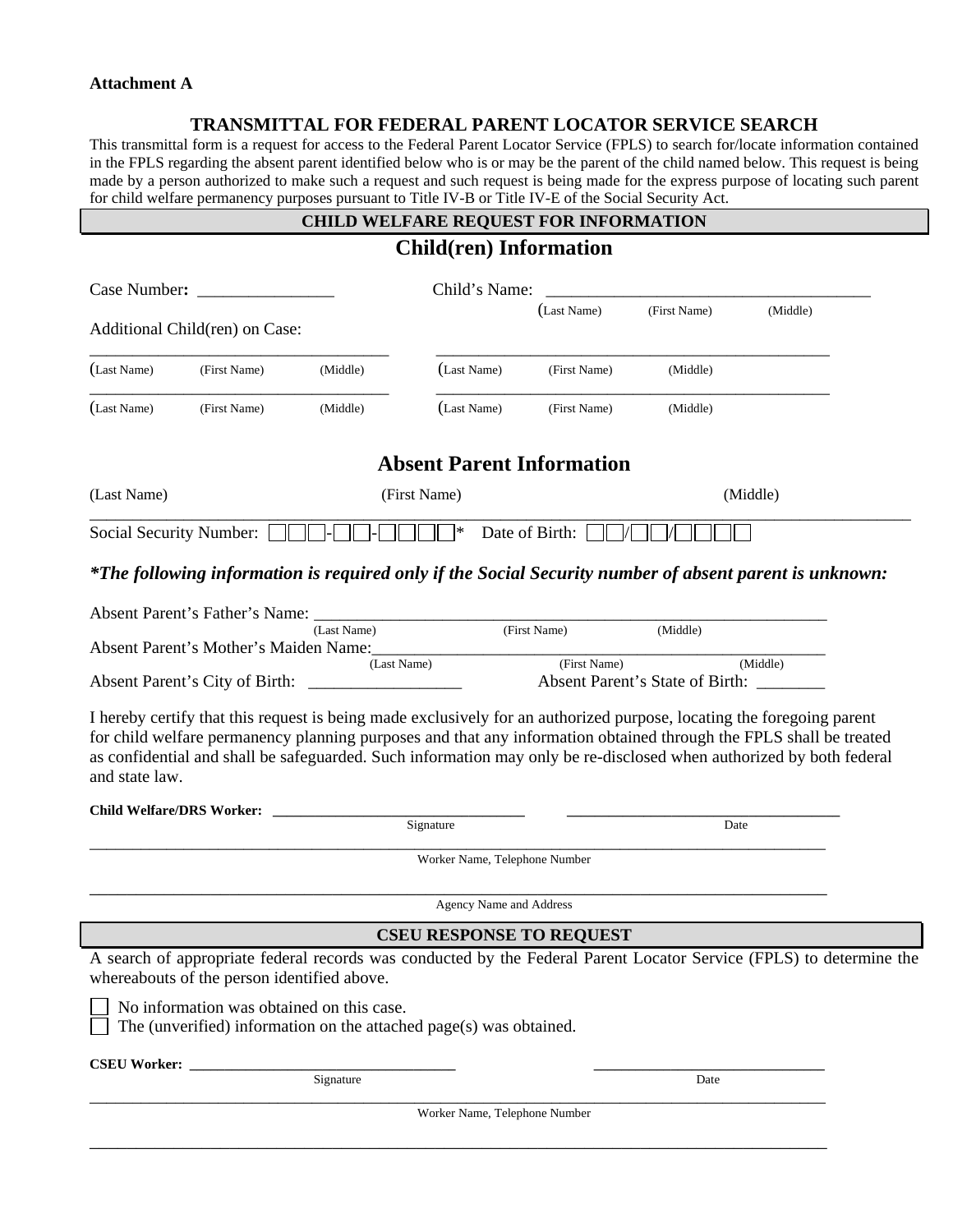Agency Name and Address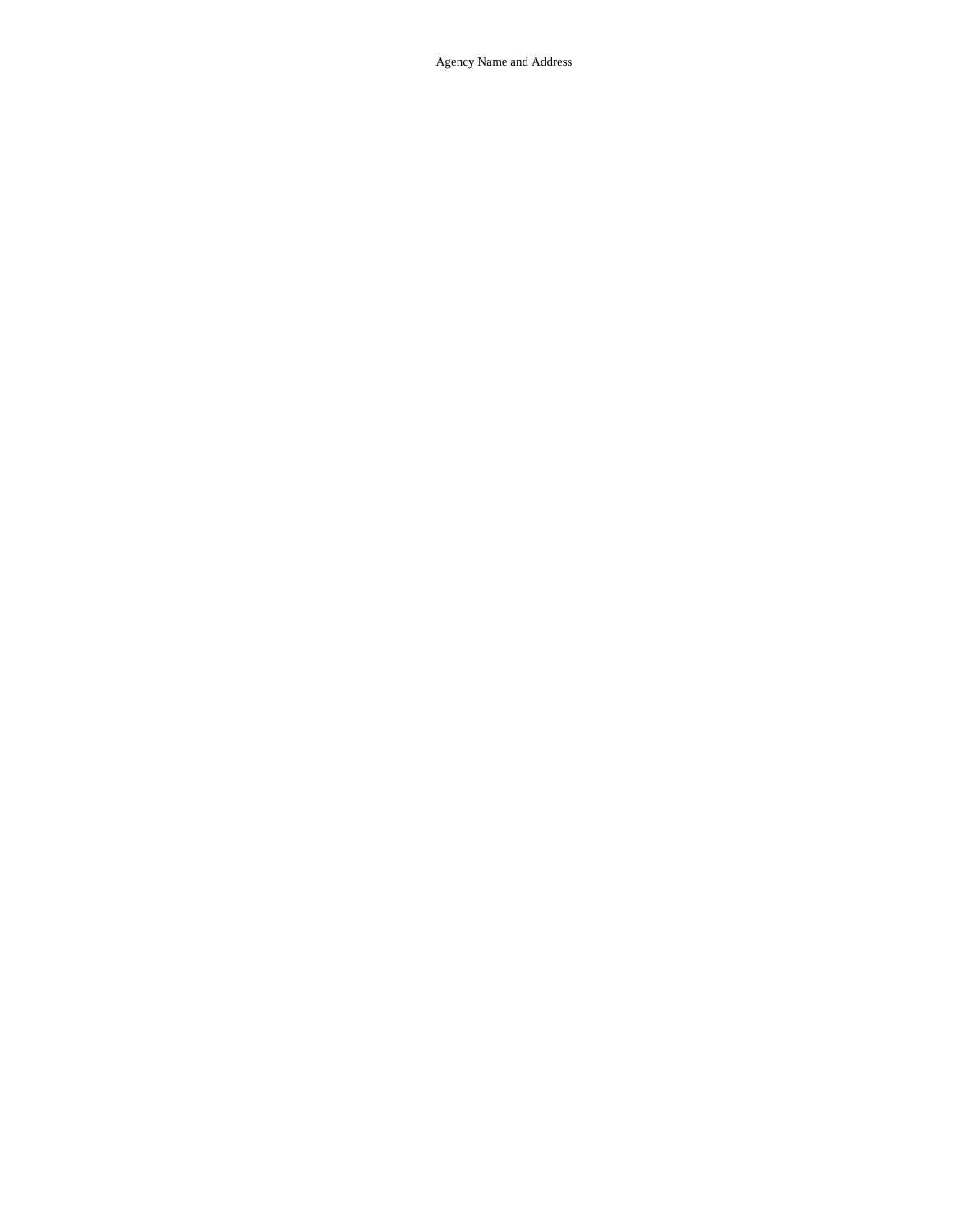# **Attachment B**

| □IVDRA1 CHILD SUPPORT MANAGEMENT SYSTEM*RESP ADDRESS INFO  11/19/01 10:15:14<br>ALBANY COUNTY CASE-ID A: AE53946Z1 TOT-ADDR 04 LAST-ADDR-NO 06<br>RESP NAME SMITH, JOHN<br>NO UPD-IND VER-IND VER-DATE SRC-CD DATE-ADDED DATE-CHANGED<br>C/O NAME<br><b>STREET</b><br>CITY STATE ZIP<br>01 N 123185 L | 03 N 123185 L                                                                         |
|-------------------------------------------------------------------------------------------------------------------------------------------------------------------------------------------------------------------------------------------------------------------------------------------------------|---------------------------------------------------------------------------------------|
| 1100 PENNSYLVANIA AVE<br>WASHINGTON DC 11111<br>FPLS-EX-CD 00 INS-CD<br>02 N 123185 I                                                                                                                                                                                                                 | 10 WATER ST<br>ALBANY NY 12222<br>FPLS-EX-CD 00 INS-CD<br>06 000000 UIB 123188 123188 |
| 123 SECOND STREET<br>ALBANY NY 12202<br>FPLS-EX-CD 00 INS-CD<br>RESPONDENT ADDRESS NO.                                                                                                                                                                                                                | CREEK RD<br>POUGHKEEPSIE NY 12601<br>FPLS-EX-CD 00 INS-CD                             |
| KEY                                                                                                                                                                                                                                                                                                   | PAGE 01 OF 01 XMT/PASSOFF ->                                                          |

# **Respondent Address Information – IVDJRA / IVDRA1 Passoff Code RA**

## **Purpose**

Displays the respondent's current and/or historical address, address verification and the source of the address. Can be used to quickly find the respondent address when mailing correspondence.

## **Displays**

- Update indicator
- Respondent address verification indicator
- Source where the address was obtained
- FPLS respondent address exception code

**UPD-IND** Update indicator. ADD = add new address. \*\*\* = delete an entire address.

## **VER-IND**

Respondent lead address verification indicator.

- V= verified mailing and residential.
- $M =$  verified mailing.
- $R =$  verified residential.
- $N =$  reviewed; not a current address.
- Blank = no verification action taken.
- $I =$  verification being investigated.
- $X$  = name and Social Security number discrepancy at reported source.

## **SRC-CD**

Source of the potential/actual respondent address lead. (Refer to Respondent Information Codes.) If an asterisk (\*) appears with the source code, it indicates the SSN matches, but the name does not.

## **FPLS-EX-CD**

Respondent address exception code obtained by CSMS from the (Federal Parent Locator Service) FPLS database.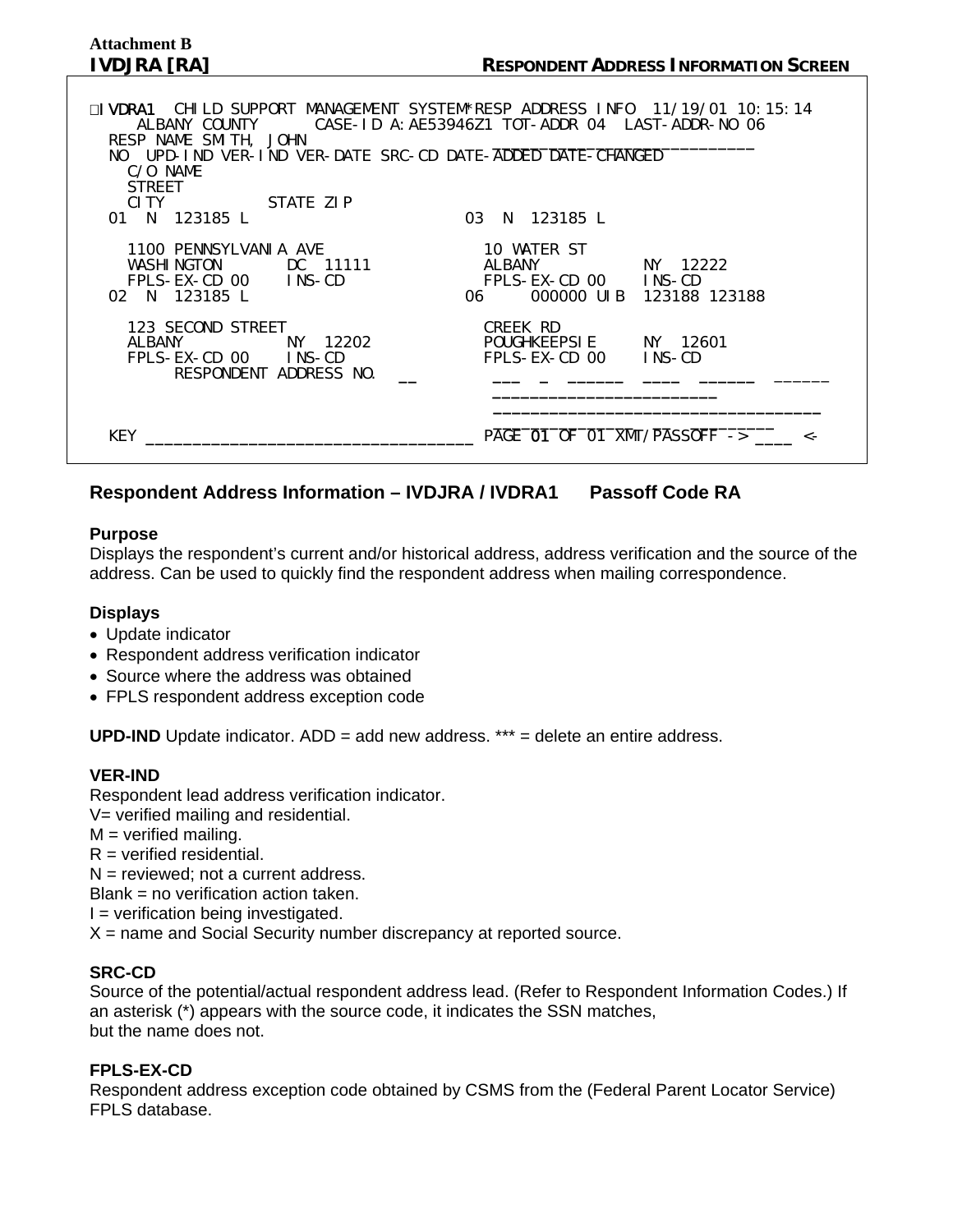# **Attachment C**

| ⊟I VDRF1<br>0. C. S. E.<br>RSP: SMI TH, JOHN<br>CSMS SSN: 369636396 | CHILD SUPPORT MANAGEMENT SYSTEM * RESP EMPLOYER INFO 11/26/01 12:58:49<br>RESP-ID AE53946 TOT-EMP-ADDR 03 LAST-EMP-NO 04 | **NAME** EMPLY AS: |               | ** SSN *** SSN AT EMPLOYER: 000000000 |            |              |
|---------------------------------------------------------------------|--------------------------------------------------------------------------------------------------------------------------|--------------------|---------------|---------------------------------------|------------|--------------|
| ADDRESS-NO                                                          | 04                                                                                                                       |                    |               | $***$                                 | WAGES INFO | $**$         |
| EMPLOYER-CODE                                                       |                                                                                                                          |                    |               | <b>DATE</b>                           | AMOUNT     |              |
| EMPLOYER-NAME                                                       | CARL_S_CERNI GLI A_DBA________                                                                                           |                    |               | 0/00                                  |            | 0.00         |
| EMPLOYER-ADDRESS                                                    |                                                                                                                          |                    |               | 0/00                                  | \$\$\$\$   | 0.00         |
|                                                                     | 18_NOXON_RD_                                                                                                             |                    |               | 0/00                                  |            | 0.00         |
|                                                                     | POUGHKEEPSIE___ NY                                                                                                       | 12603              |               | 0/00                                  |            | 0.00         |
| EMPLOYER-PHONE                                                      | 0000000000                                                                                                               |                    |               |                                       |            |              |
| EMPLOYER-ID-NO                                                      |                                                                                                                          |                    |               | $**$ UIB                              | I NFO      | $\star\star$ |
| OCCUPATI ON                                                         |                                                                                                                          |                    | BENEFIT RATE  |                                       | \$109.00   |              |
| SOURCE-CODE                                                         | UIB                                                                                                                      |                    |               | BENEFIT DAYS USED                     | 012        |              |
| DATE-ADDED                                                          | 123188                                                                                                                   |                    |               | BENEFIT DAYS REM 092                  |            |              |
| DATE-CHANGED                                                        | 022889                                                                                                                   |                    |               | LOCAL OFFICE CODE                     | 086        |              |
| VER-IND                                                             | v                                                                                                                        |                    | EXP DATE      |                                       | 8942       |              |
| VER-DATE                                                            | 022889                                                                                                                   |                    | FPLS-RE-EX-CD |                                       | 00         |              |
| I EX-I ND                                                           | 000000                                                                                                                   |                    | YEAR          |                                       | 0000       |              |
| I EX-DATE<br>REMI NDER-I ND                                         |                                                                                                                          |                    |               | ANNUAL WAGES \$                       |            | 0.00         |
| <b>KEY</b>                                                          |                                                                                                                          |                    |               | PAGE 03 OF 03 XMT/PASSOFF -> _____ <- |            |              |
|                                                                     |                                                                                                                          |                    |               |                                       |            |              |
|                                                                     |                                                                                                                          |                    |               |                                       |            |              |
|                                                                     |                                                                                                                          |                    |               |                                       |            |              |
|                                                                     |                                                                                                                          |                    |               |                                       |            |              |

# **Respondent Employer Information – IVDJRE / IVDRE1 Passoff Code RE**

## **Purpose**

Displays the name and address of each employer where the respondent has been employed or is currently employed. Can be used to quickly obtain the name and address of the respondent's employer.

## **Displays**

- Employer name and address
- Source of the information
- Date the address was obtained
- Date the address was changed
- Code indicating current status of employment data
- IEX- income execution data
- FPLS respondent/employer exception code (see IVDRA)
- Tracking information on medical support execution notices sent to an employer

## **SOURCE-CODE**

Source of the potential/actual respondent employer address lead. (Refer to Respondent Information Codes.) If an asterisk (\*) appears with the source code, it indicates the SSN matches, but the name does not.

## **VER-IND**

Denotes the current status of the respondent's employment verification.

- $V =$  verified employer address.
- $N =$  reviewed; not a current employer.
- Blank = no verification action taken.
- $I =$  verification being investigated.
- $D =$  duplicate employer record.